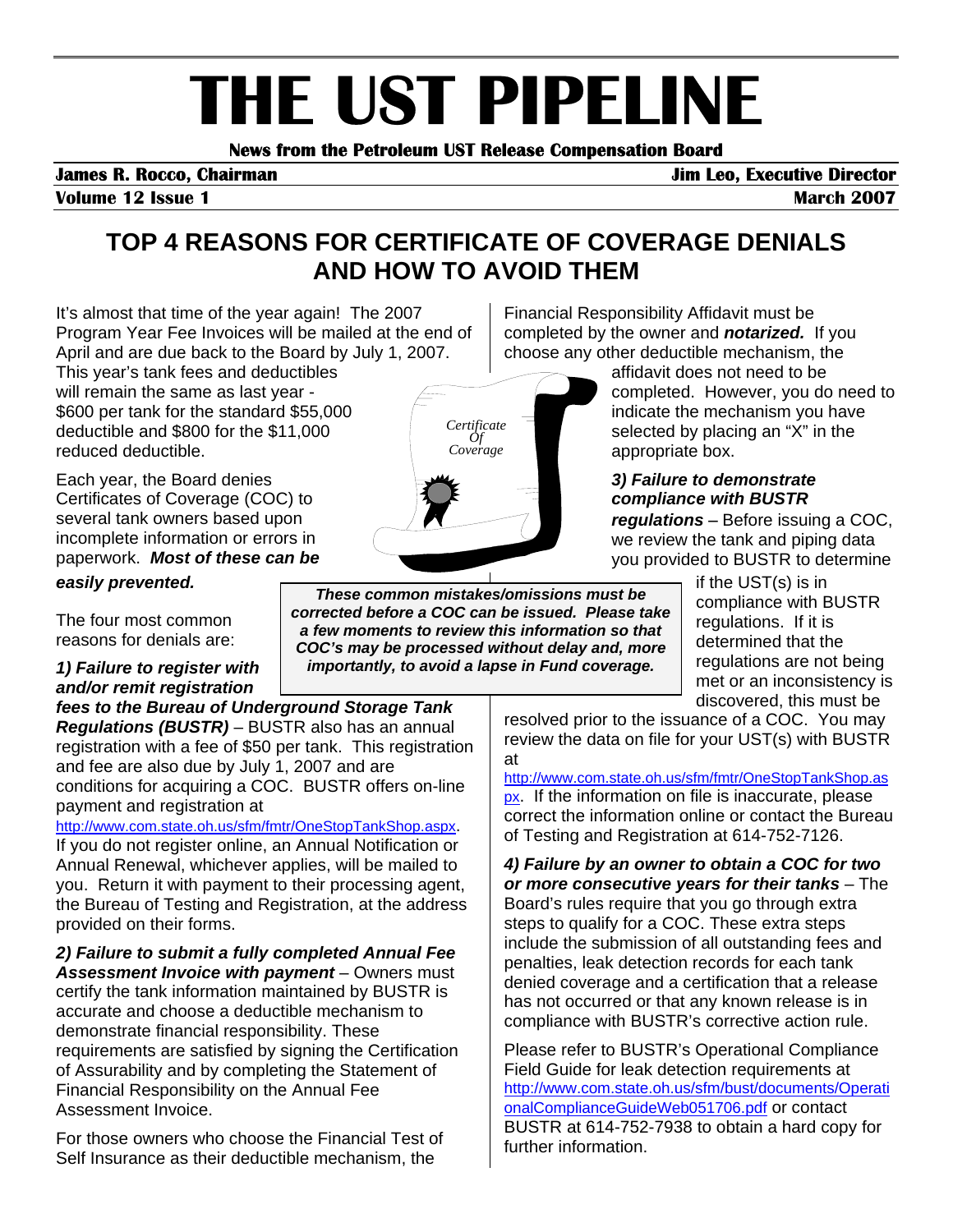## **Tank Purchase and Certificate Transfer Information**

There are several important considerations before purchasing an underground storage tank. This article is intended to assist persons in identifying issues before they purchase a tank and with acquiring certificates of coverage after they become an owner. Please remember, a tank owner must possess a valid certificate of coverage at the time that a release is discovered to be eligible for Fund reimbursement.

## **Before You Purchase a UST**

## **Determine Whether Fees and/or Penalties are Owed For the Tanks**

The Board's rules require that all outstanding fees and/or penalties owed for a tank be paid before a certificate of coverage can be issued for it. This means that, as the purchaser, you will be responsible for these payments, if they have not been made by the former owner. We strongly recommend contacting the Petroleum Board' staff at 614-752-8963 to determine whether any fees and penalties are outstanding for the tank(s) you intend to buy. Keep in mind that, in addition to any unpaid fees or penalties, the new owner must pay a \$500 transfer fee for each facility bought.

#### **Determine Whether a Current Certificate of Coverage Exists for the Tanks**

Even if no fees or penalties are owed for a tank, there still may be no current certificate of coverage in place for it. This is because payment of fees alone does not guarantee a certificate. If coverage does not exist, you will be subject to additional steps before a certificate may be issued. Again, we recommend contacting the Board's staff to learn whether a current certificate is in place.

#### **Learn If a Release Has Occurred At the Site and If Corrective Action Is Ongoing**

Prospective purchasers should also contact the Bureau of Underground Storage Tank Regulations (BUSTR) at 614-752-7938 to learn whether a release has been suspected or confirmed from the tank system that they intend to buy and whether corrective action is ongoing. For a BUSTR Fact Sheet pertaining to purchasing a facility with USTs go to: **[https://www.com.state.oh.us/sfm/bustr/PDFs/bust\\_buy\\_gas\\_station.pdf](https://www.com.state.oh.us/sfm/bustr/PDFs/bust_buy_gas_station.pdf)**  It is also wise to ask the current owner for a copy of all recent (within the past year) leak detection records and review them with a tank consultant. Likewise, an environmental consultant can help identify releases that have occurred at sites but have not been reported. For advice on selecting a qualified environmental consultant go to: **<https://www.com.state.oh.us/sfm/bustr/PDFs/CONSULTANT.pdf>**

Please note, only the owner of a tank at the time the release is discovered has standing to seek reimbursement from the Fund. Therefore, if a release has occurred for which eligibility has been granted, the "old" owner (i.e. the owner at the time of the release) is the only person with standing to submit reimbursement claims to the Fund for that release and the new owner may not do so.

#### **Other Considerations**

Before purchasing a facility with tanks do your research. Be aware of all costs (fees, testing, upgrading, financial responsibility, and the potential clean-up costs, etc.). **It is often beneficial to consult with an attorney, who is knowledgeable in the area of underground storage tank laws, before finalizing a decision to buy.** 

 **Note: A copy of this article is located on the Board's web site at www.petroboard.com/newsletter.htm**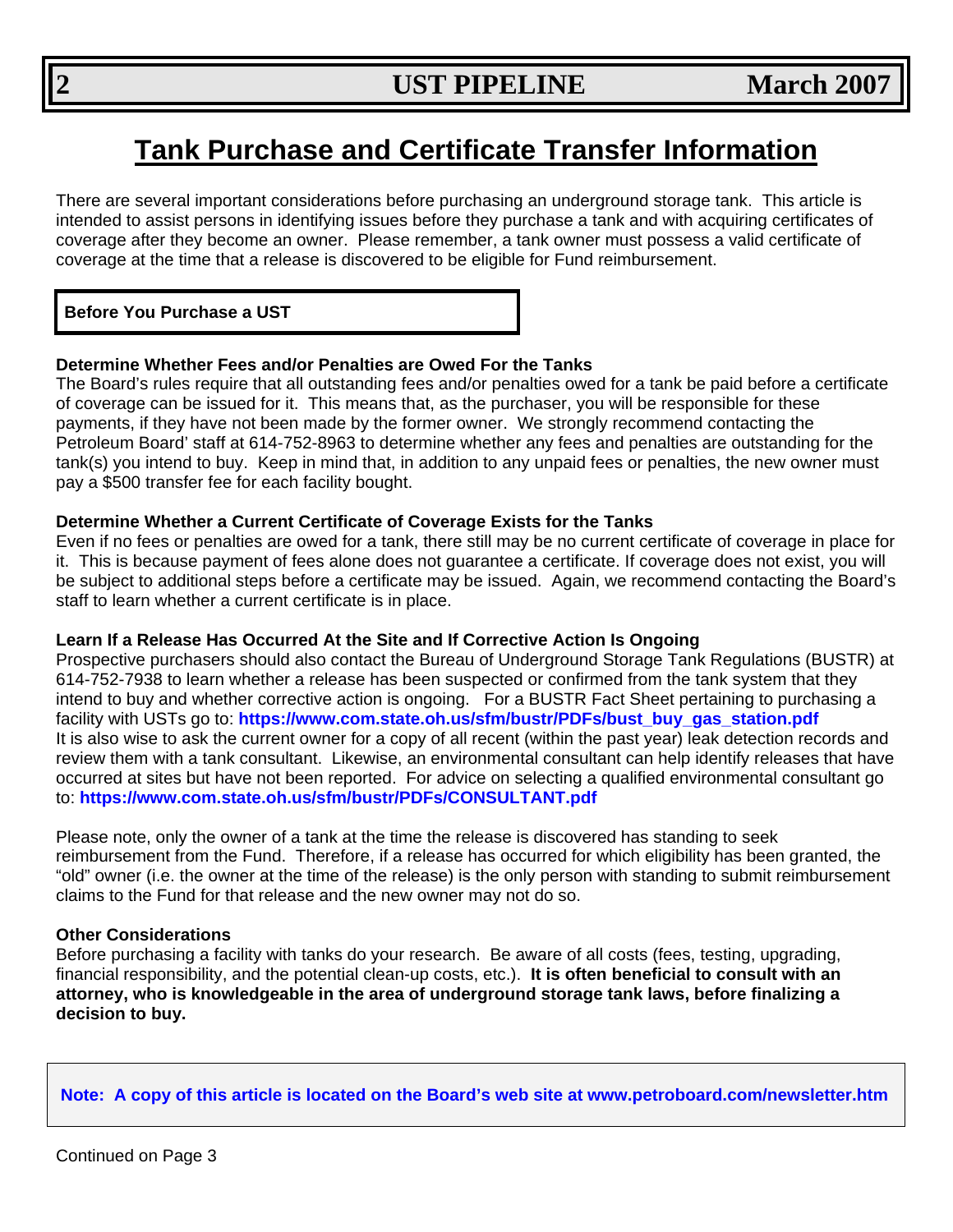## **3** UST PIPELINE March 2007

## **After You Purchase a UST – Establishing Coverage**

Once you have purchased a tank(s), you should take the following steps, **within 30 days from the date of sale**, to acquire a valid certificate of coverage, in your name.

### **1) Notify the Board**

Notify the Board (614-752-8963) of the purchase and provide the following information:

- The facility address where the transfer occurred
- The number of tanks located at the facility
- The date ownership transferred
- The name, address and phone number of the previous and new owner

## **2(a) Steps When a Current Certificate Exist**

If a Certificate of Coverage exists for the tank(s) the new owner is required to:

- Pay \$500 (per facility) transfer fee if purchased on or after June 30, 2006;
- Pay any outstanding fees and/or late payment penalties associated with the tanks;
- Certify compliance with BUSTR rules (Certification of Assurability) and demonstrate the ability to pay expenses up to the deductible amount of coverage (Statement of Financial Responsibility) by completing the appropriate sections of the Annual Fee Invoice provided to you by the Board.
- Complete transfer registration with the Bureau of Testing and Registration (614-752-7126). To reach the BUSTR registration page go to: **<https://www.com.state.oh.us/sfm/bustr/RegMenu.asp>**

## **2(b) Steps When a Current Certificate Does Not Exist**

If a Certificate of Coverage *does not* exist for the tank(s), the new owner is required to take the following steps *in addition to* those steps identified above (sections 1 and 2(a)):

- Certify that no release has been suspected or confirmed from the tank(s) or that any known release is in compliance with the corrective action requirements of O.A.C. 1301:7-9-13
- Submit current leak detection records to demonstrate that leak detection is being performed in compliance State Fire Marshal requirements. To learn more about leak detection, go to **<https://www.com.state.oh.us/sfm/bust/documents/OperationalComplianceGuideWeb051706.pdf>** and scroll to page 15.
- Submit recent monthly product inventory reconciliation records. To learn more about inventory control go to

**<https://www.com.state.oh.us/sfm/bust/documents/OperationalComplianceGuideWeb051706.pdf>** and scroll to page 15.

• For tank(s) that have been out of service for more than one year, the new owner should contact the Board's staff about additional compliance steps.

Please note that, if a certificate of coverage exists for the tank(s) and the new owner follows all required steps within 30 days from the purchase date, there will be no lapse in coverage, from the old owner to the new. If a certificate does not exist, then coverage will not exist until all associated steps are satisfied.

Also note that, if after the tank purchase, the new owner owns a combined total 6 or fewer tanks, he may obtain coverage at the reduced deductible, by paying the full per tank fee. (The current deductible is \$55,000 at \$600 per tank. A reduced deductible of \$11,000 is available to owners of 6 or fewer tanks at \$800 per tank.)

#### **Other Useful Links**

A BUSTR guide to financial responsibility may be found at: **h[ttps://www.com.state.oh.us/sfm/bustr/PDFs/FinancialResp/1.pdf](https://www.com.state.oh.us/sfm/bustr/PDFs/FinancialResp/1.pdf)**

The following link provides useful information related to BUSTR operational compliance requirements for USTs. **<https://www.com.state.oh.us/sfm/bust/documents/OperationalComplianceGuideWeb051706.pdf>**